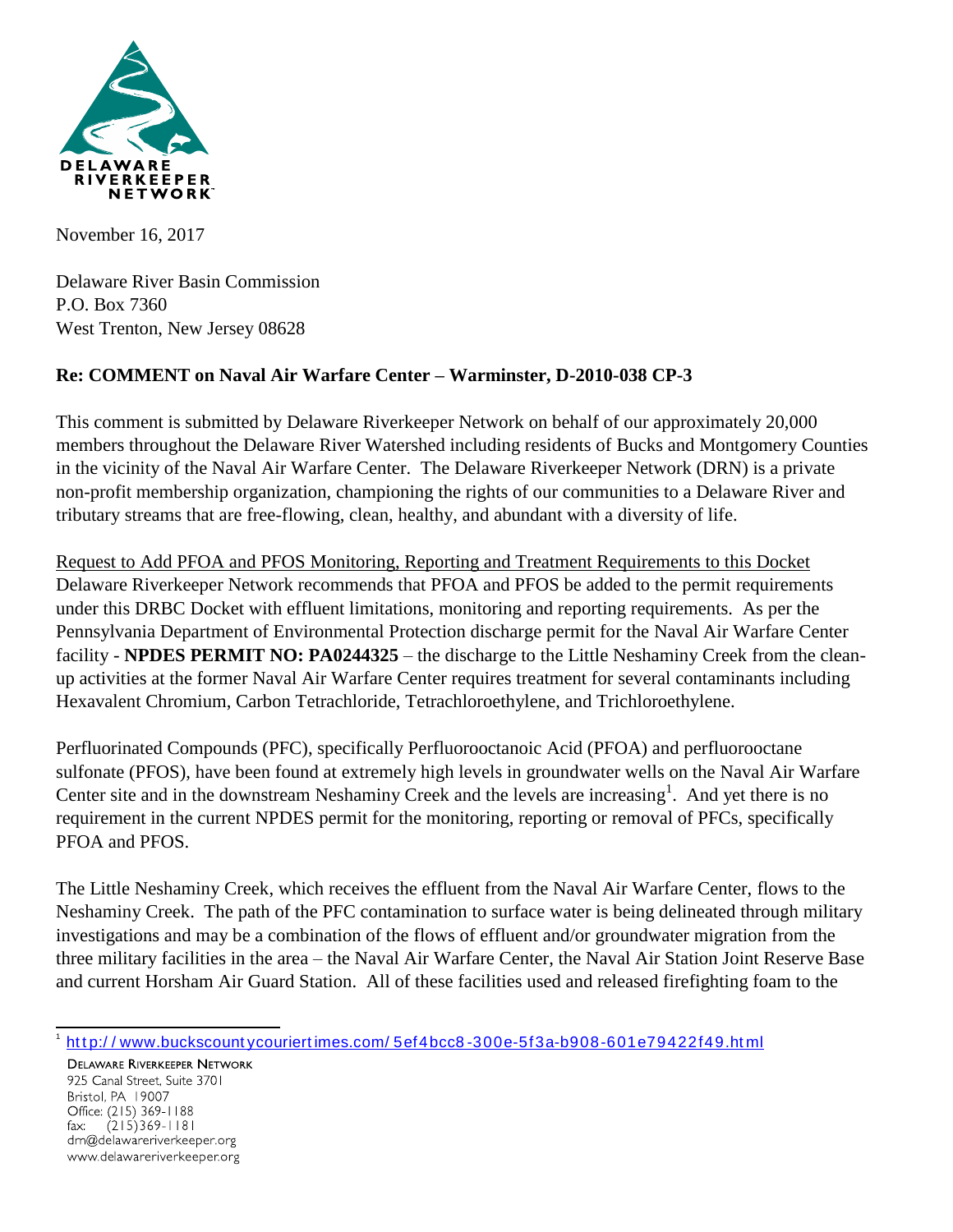environment for decades, which is the primary source of the PFC contamination. The contaminants have also migrated into the groundwater that feeds the water supplies of communities in the vicinity of the base, affecting the water supply for over  $70,000$  people.<sup>2</sup>

## Background

The PFOS and PFOA levels found in public wells in Bucks County and Montgomery Counties in the vicinity of the three military bases were among the ten highest sampling results in the nation in 2015.<sup>3</sup> Recent water quality reports suggest that the occurrence of the compounds may be even greater than previously thought due to more accurate detection methods, which has been borne out by subsequent water sampling in the region around the military bases<sup>4</sup>.

Many of the samples taken under the U.S. Environmental Protection Agency's (EPA) Unregulated Contaminant Monitoring Rule 3 (UCMR3) exceed EPA's combined Health Advisory Level (HAL) of 70 ppt for PFOA and PFOS, and all samples exceed New Jersey Drinking Water Quality Institute's (NJDWQI) proposed Maximum Contaminant Level (MCL) for PFOA of 14 parts per trillion (ppt)<sup>5</sup> and the MCL of 1 to 6 ppt recommended by Delaware Riverkeeper Network in comment submitted to the NJDWQI $6$ .

The Naval Air Warfare Center in Warminster, Bucks County was designated for closure in 1995 by the Defense Base Closure and Realignment Commission (BRAC) program and now operates under BRAC as the Naval Air Development Center. It is classified as a CERCLA National Priority List (NPL) "Superfund" site due to contamination of area groundwater, primarily trichloroethylene (TCE), tetrachloroethylene (PCE) and carbon tetrachloride documented in 1989.<sup>7</sup> A treatment system is operating on the site that removes Volatile Organic Compounds from the groundwater under BRAC's supervision. The site is 824 acres and is located in Warminster Township, Ivyland Borough and Northampton Township. The area has been dependent on groundwater for both public and private water supplies. A groundwater analysis is being conducted by the Navy to assess where the PFC pollution plume is and where it is going.<sup>8</sup>

PFCs were discovered at these bases during the 2012 Five Year Superfund Review of the Naval Air Naval Air Warfare Center in Warminster, according to the EPA.<sup>9</sup> The public found out about PFOA and PFOS in their drinking water through the UCMR3 reporting from 2013 to 2015. The Navy shut down two Warminster water wells as early as 2014 because of PFCs.

6

 $\frac{1}{2}$ ht t ps://www.t heint ell.com/news/horsham-pfos/

 $^{\rm 3}$  <u>https://www.epa.gov/sites/production/files/2015-09/ucmr-3-occurrence-data.zip</u>

<sup>&</sup>lt;sup>4</sup> http://www.theintell.com/news/20171101/is-epa-missing-pfc-water-contamination-across-country-oneexpert [-says-yes](http://www.theintell.com/news/20171101/is-epa-missing-pfc-water-contamination-across-country-one-expert-says-yes)

 $^{\rm 5}$  <u>http://www.nj.gov/dep/watersupply/pdf/pfoa-appendixa.pdf</u>

[http://www.delawareriverkeeper.org/sites/default/files/cvr%20ltr%20PFOA%20mcl%20cmnt11.19.combinedpdf\\_0.](http://www.delawareriverkeeper.org/sites/default/files/cvr%20ltr%20PFOA%20mcl%20cmnt11.19.combinedpdf_0.pdf) [pdf](http://www.delawareriverkeeper.org/sites/default/files/cvr%20ltr%20PFOA%20mcl%20cmnt11.19.combinedpdf_0.pdf)

<sup>7</sup> https://cumulis.epa.gov/supercpad/cursites/csitinfo.cfm?id=0302466

<sup>&</sup>lt;sup>8</sup> Statement of Willie Lee, US NAVY BRAC as per Tracy Carluccio, DRN, at Northampton Township Board of Supervisors meet ing, 1.25.2017.

<sup>9</sup> http://horshamlibrary.org/docview.aspx?docid=28289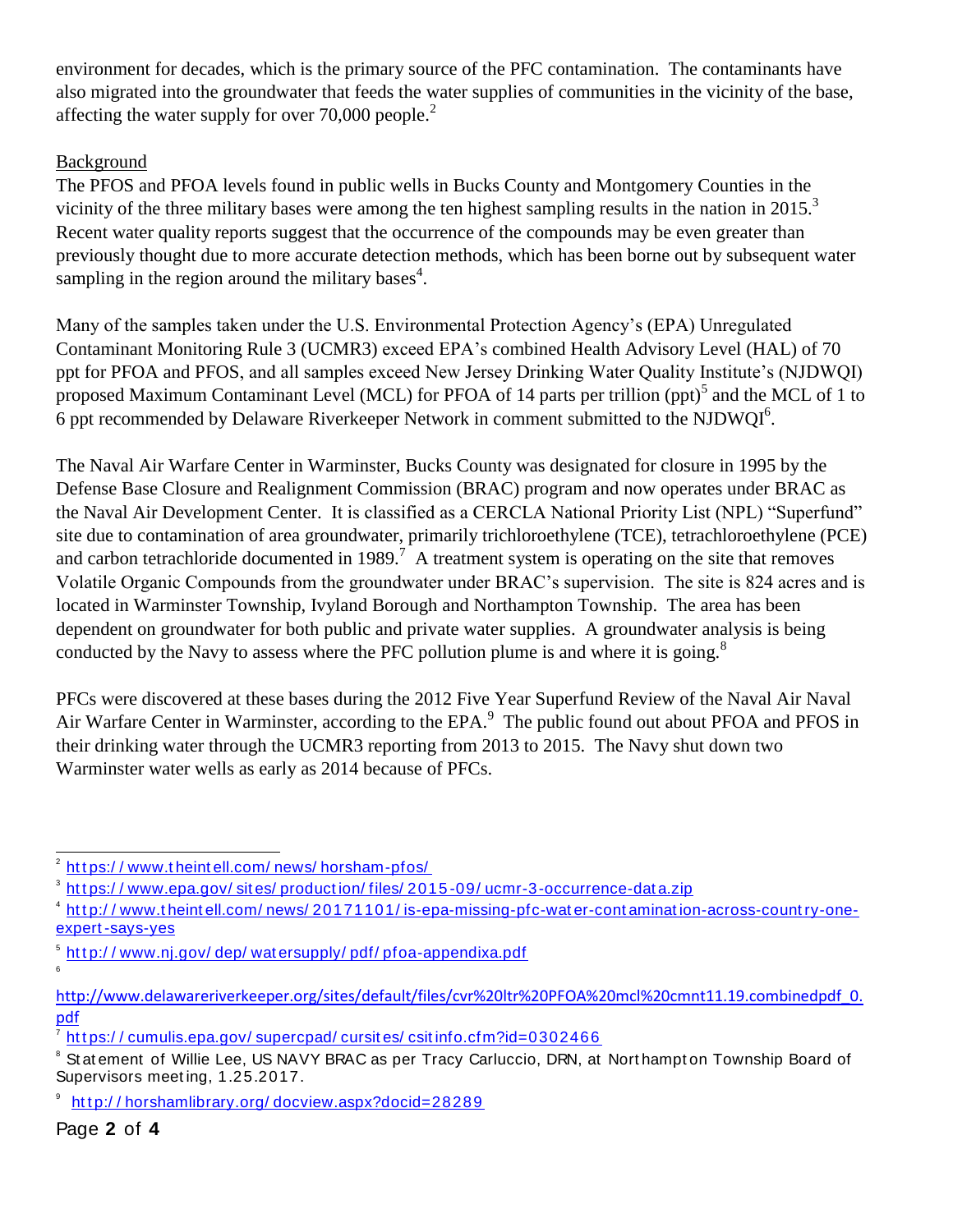At the start of 2017, 22 public drinking water wells and 230 private drinking water wells have been shut down by a variety of agencies because they exceed the 70 ppt EPA HAL in Warminster, Warrington and Horsham Townships. Since the UCMR3 sampling, additional water testing in the region around the military bases has revealed PFOA and PFOS contamination in more locations. The most recent count is seventeen communities in Bucks and Montgomery Counties where some level of PFOA/PFOS have been discovered.

## Why PFOA and PFOS should be added to the Docket

PFOA and PFOS are persistent in the environment, do not biodegrade, and build up in people's blood even when ingested in tiny amounts. These highly toxic compounds are linked to serious diseases, including cancers, and several detrimental human health conditions.<sup>10</sup> Fetuses, infants, and children are the most vulnerable populations due to negative developmental impacts, which also affects pregnant women, women of child bearing age and women who are breastfeeding. Chief among the new bodies of data and findings available for PFOA are those from the court-ordered C8 Health Panel and the C8 Health Project in West Virginia, related to the Dupont facility there. Among the conclusions of this multi-year study of human subjects, their blood and scientific reports, it was found that PFOA is correlated with Kidney Cancer, Testicular Cancer, Thyroid Disease, High Cholesterol, Pregnancy-Induced Hypertension/Preeclampsia, and Ulcerative Colitis.<sup>11</sup> In other published studies, probable links were found to decreased birth weight and decreased response to vaccines. A report reviewing all of the studies on low birth weight concluded that PFOA does reduce human birth weight. $^{12}$ 

While there is no federal safe drinking water standard or MCL for PFOA or PFOS, New Jersey has recently stated that it will be proposing the NJDWQI's recommended MCL for PFOA of 14 ppt<sup>13</sup>. In response to a Petition filed by Delaware Riverkeeper Network with their Environmental Quality Board to set a MCL for PFOA of between 1 and 6 ppt<sup>14</sup>, Pennsylvania is actively considering setting a MCL for PFOA because of the serious problem in the Commonwealth, particularly from firefighting foam use in the region of the Naval Warfare Center and the other bases.

The movement towards regulation of these toxic compounds is slow but it is steady and a MCL will be adopted in the near future in New Jersey for PFOA; Pennsylvania and other states such as New York may follow with mandatory MCLs. Some other states, such as Vermont, have already adopted guidance or health advisory levels that are being followed by water suppliers. The NJDWQI is now researching PFOS and is expected to recommend a MCL within the coming months.<sup>15</sup> Based on this evidence, DRBC should require PFCs to be added to the docket with effluent limitations, monitoring and reporting requirements.

DRN also presented verbal testimony on this draft docket at the 11.15.2017 Hearing conducted by DRBC.

Thank you for the opportunity to comment.

 $\overline{\phantom{a}}$ <sup>10</sup> <https://www.epa.gov/sites/production/files/2015-09/ucmr-3-occurrence-data.zip>

<sup>&</sup>lt;sup>11</sup> <http://www.c8sciencepanel.org/newsletter10.html>

<sup>&</sup>lt;sup>12</sup> <http://www.ncbi.nlm.nih.gov/pmc/articles/PMC4181929/pdf/ehp.1307893.pdf>

<sup>&</sup>lt;sup>13</sup> http://www.nj.gov/dep/newsrel/2017/17\_0104.htm

<sup>&</sup>lt;sup>14</sup> http://www.delawareriverkeeper.org/ sites/ default/ files/ Cover\_letter\_pet\_att\_combnd.webpdf.pdf

 $15$  http://www.nj.gov/dep/watersupply/pdf/minutes170216.pdf